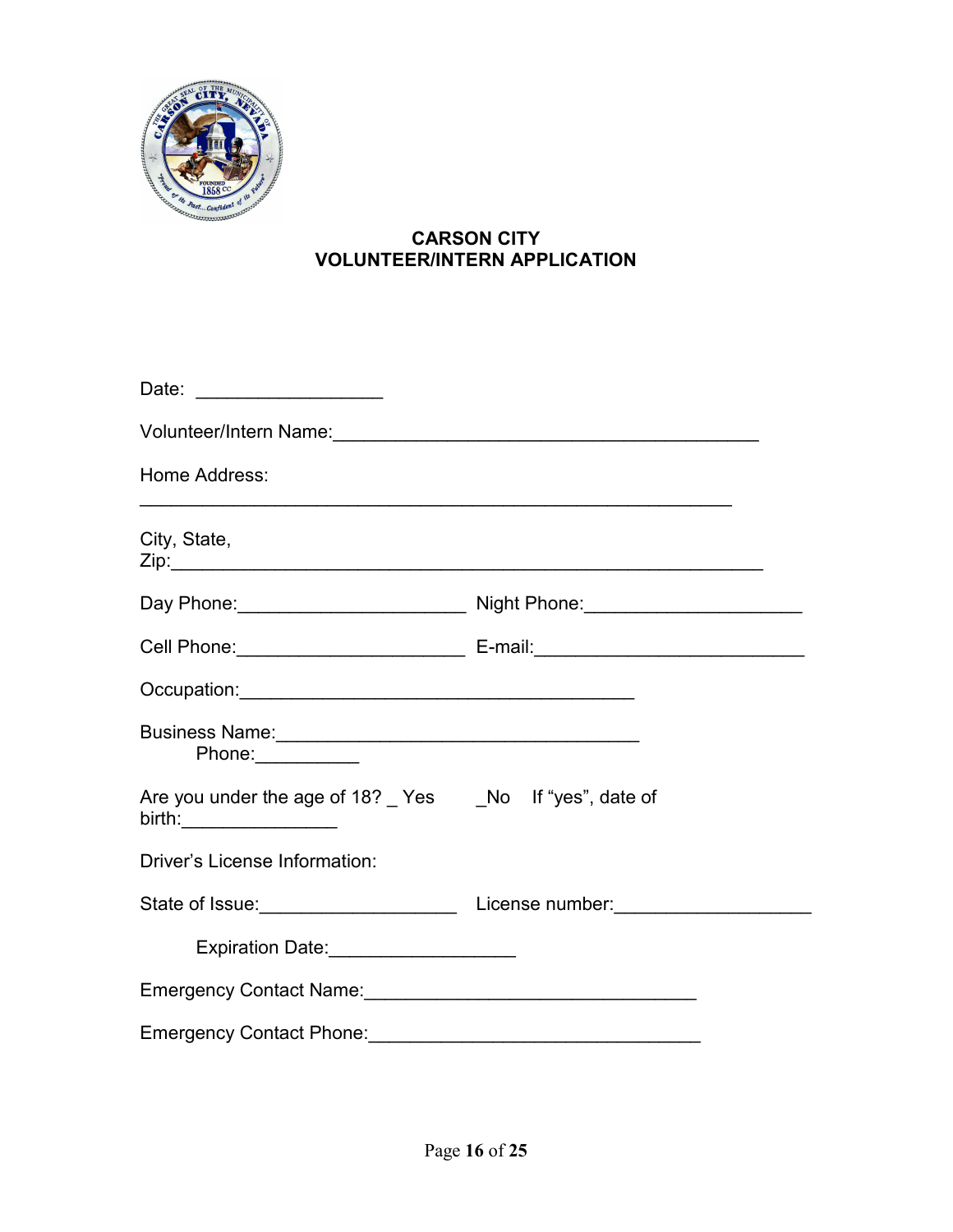Please indicate the days and times you are available to volunteer:

- $\triangleright$  Sunday Monday Tuesday Wednesday Thursday Friday Saturday
- $\triangleright$  Morning Afternoon Evening
- > on-call/as needed scheduled times varies

Briefly explain why you would like to volunteer/intern:\_\_\_\_\_\_\_\_\_\_\_\_\_\_\_\_\_\_\_\_\_\_\_\_\_\_\_\_\_\_\_\_\_\_\_\_\_\_\_\_\_\_\_\_\_\_\_\_\_\_\_

\_\_\_\_\_\_\_\_\_\_\_\_\_\_\_\_\_\_\_\_\_\_\_\_\_\_\_\_\_\_\_\_\_\_\_\_\_\_\_\_\_\_\_\_\_\_\_\_\_\_\_\_\_\_\_\_\_\_\_\_\_\_\_\_ (Use and attach separate sheet of paper if necessary).

Do you have areas of interest that you are hoping to learn more about by doing volunteer/intern work? (If "yes", please explain)\_\_\_\_\_\_\_\_\_\_\_\_\_\_\_\_\_\_\_\_\_\_\_\_\_\_\_\_\_\_\_\_\_\_\_\_\_\_\_\_\_\_\_\_\_\_\_\_\_\_\_\_\_\_\_\_\_\_

\_\_\_\_\_\_\_\_\_\_\_\_\_\_\_\_\_\_\_\_\_\_\_\_\_\_\_\_\_\_\_\_\_\_\_\_\_\_\_\_\_\_\_\_\_\_\_\_\_\_\_\_\_\_\_\_\_\_\_\_\_\_\_\_

\_\_\_\_\_\_\_\_\_\_\_\_\_\_\_\_\_\_\_\_\_\_\_\_\_\_\_\_\_\_\_\_\_\_\_\_\_\_\_\_\_\_\_\_\_\_\_\_\_\_\_\_\_\_\_\_\_\_\_\_\_\_\_\_ (Use and attach separate sheet of paper if necessary).

List your specific skills and talents that might be used in your volunteer/intern  ${\sf work:}\quad$ 

\_\_\_\_\_\_\_\_\_\_\_\_\_\_\_\_\_\_\_\_\_\_\_\_\_\_\_\_\_\_\_\_\_\_\_\_\_\_\_\_\_\_\_\_\_\_\_\_\_\_\_\_\_\_\_\_\_\_\_\_\_\_\_\_

\_\_\_\_\_\_\_\_\_\_\_\_\_\_\_\_\_\_\_\_\_\_\_\_\_\_\_\_\_\_\_\_\_\_\_\_\_\_\_\_\_\_\_\_\_\_\_\_\_\_\_\_\_\_\_\_\_\_\_\_\_\_\_\_

\_\_\_\_\_\_\_\_\_\_\_\_\_\_\_\_\_\_\_\_\_\_\_\_\_\_\_\_\_\_\_\_\_\_\_\_\_\_\_\_\_\_\_\_\_\_\_\_\_\_\_\_\_\_\_\_\_\_\_\_\_\_\_\_

\_\_\_\_\_\_\_\_\_\_\_\_\_\_\_\_\_\_\_\_\_\_\_\_\_\_\_\_\_\_\_\_\_\_\_\_\_\_\_\_\_\_\_\_\_\_\_\_\_\_\_\_\_\_\_\_\_\_\_\_\_\_\_\_

(Use and attach separate sheet of paper if necessary).

List previous volunteer experience:

Activity **Dates Agency CONS** Agency **CONS CONS CONS CONS CONS CONS CONS CONS CONS** 

\_\_\_\_\_\_\_\_\_\_\_\_\_\_\_\_\_\_\_\_\_\_\_\_\_\_\_\_\_\_\_\_\_\_\_\_\_\_\_\_\_\_\_\_\_\_\_\_\_\_\_\_\_\_\_\_\_\_\_\_\_\_\_\_ (Use and attach separate sheet of paper if necessary).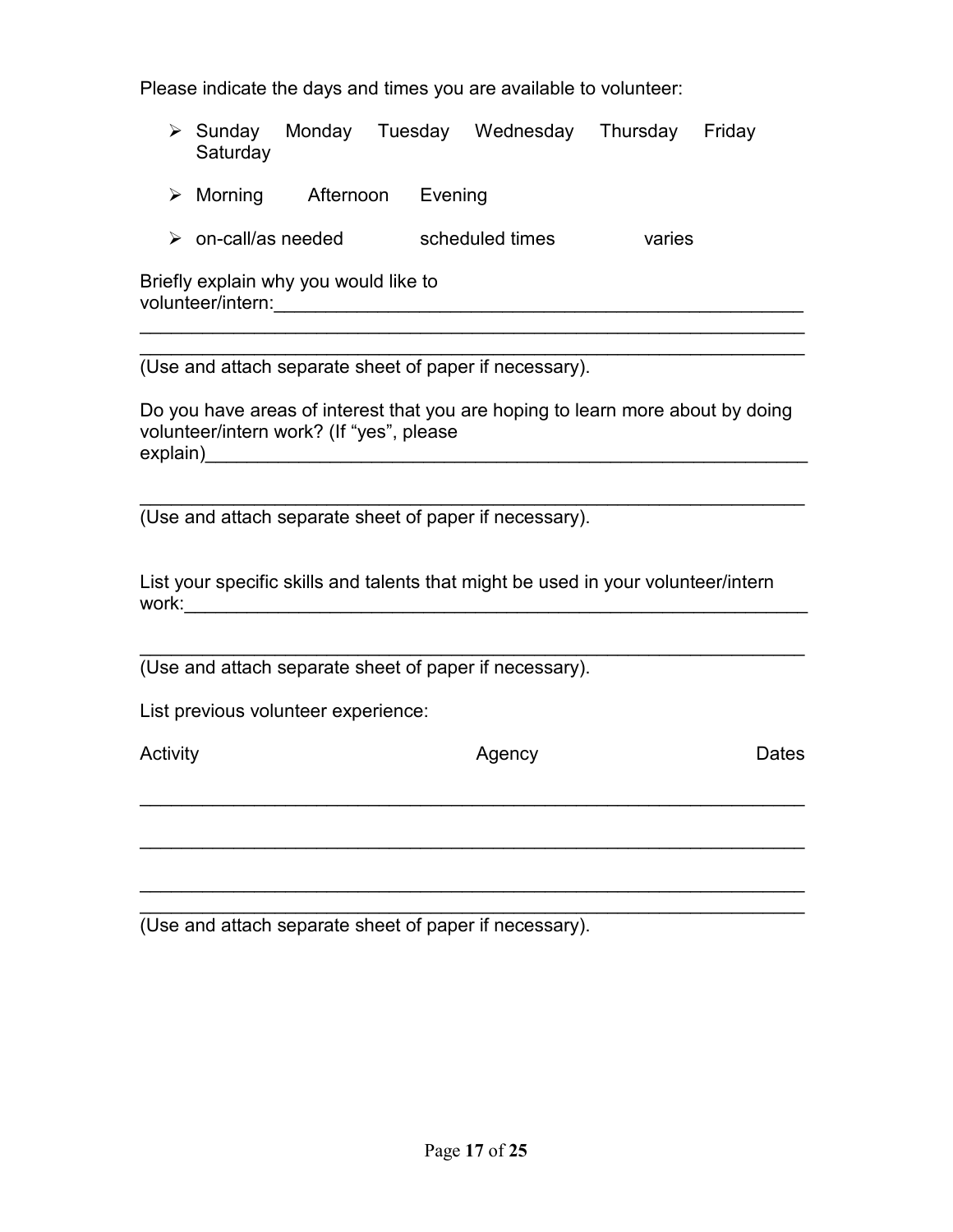List three personal/professional references:

| $\mathbf 1$ . |        |                |
|---------------|--------|----------------|
|               | (Name) | (Phone Number) |
| 2.            |        |                |
|               | (Name) | (Phone Number) |
| 3.            |        |                |
|               | (Name) | (Phone Number) |

I understand that there are certain risks associated with volunteering/interning. I expressly understand and agree that Carson City, a consolidated municipality, its officers, agents, volunteers, interns, assistants, and/or employees shall not be held responsible or made subject to any claims for negligence, seeking to assess damages or liability for or arising from personal injury or property damage to myself or other person on whose behalf this form is now signed as a result of actual or proposed participation as a volunteer/intern. I, on behalf of myself and or my child, hereby agree to hold Carson City, its officers, agents, volunteers, interns, and employees harmless on account of any such claim.

| Applicant | Date |
|-----------|------|

 $\frac{1}{2}$  ,  $\frac{1}{2}$  ,  $\frac{1}{2}$  ,  $\frac{1}{2}$  ,  $\frac{1}{2}$  ,  $\frac{1}{2}$  ,  $\frac{1}{2}$  ,  $\frac{1}{2}$  ,  $\frac{1}{2}$  ,  $\frac{1}{2}$  ,  $\frac{1}{2}$  ,  $\frac{1}{2}$  ,  $\frac{1}{2}$  ,  $\frac{1}{2}$  ,  $\frac{1}{2}$  ,  $\frac{1}{2}$  ,  $\frac{1}{2}$  ,  $\frac{1}{2}$  ,  $\frac{1$ Parent/Guardian on behalf of a minor child Date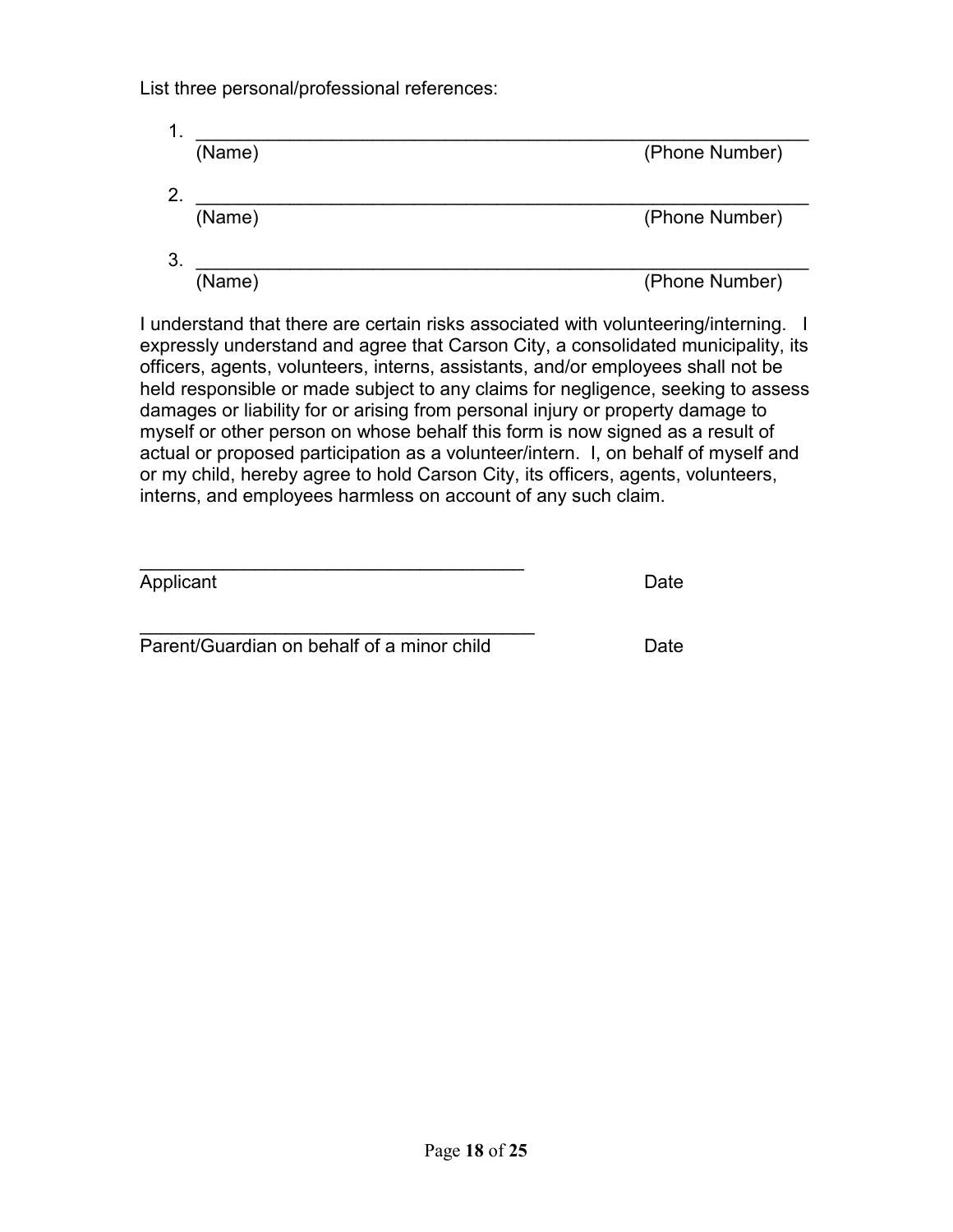#### **VOLUNTEER/INTERN ACKNOWLEGEMENT OF RISK AND RELEASE**

| Name                                                               |
|--------------------------------------------------------------------|
| Home                                                               |
| Mailing                                                            |
| E-mail                                                             |
| Primary Phone: _____________________                               |
| Have you volunteered/interned for Carson City before? _ Yes<br>No  |
| If "yes" please list the dates and volunteer/intern work provided: |
|                                                                    |
|                                                                    |
|                                                                    |
|                                                                    |
| (Use additional sheets of paper if necessary)                      |

I, the undersigned, agree for myself or for my minor child, to volunteer/intern for Carson City and understand and agree to the following:

- 1. I will follow instructions of my placement and perform my service to the best of my ability.
- 2. I acknowledge that there are dangers and risks incurred as a result of participating in activities connected or associated with volunteering/interning; and I knowingly assume all risk for injuries including but not limited to, death, damage or loss to my person, including, but not limited to: falling down, tripping, bumping, back,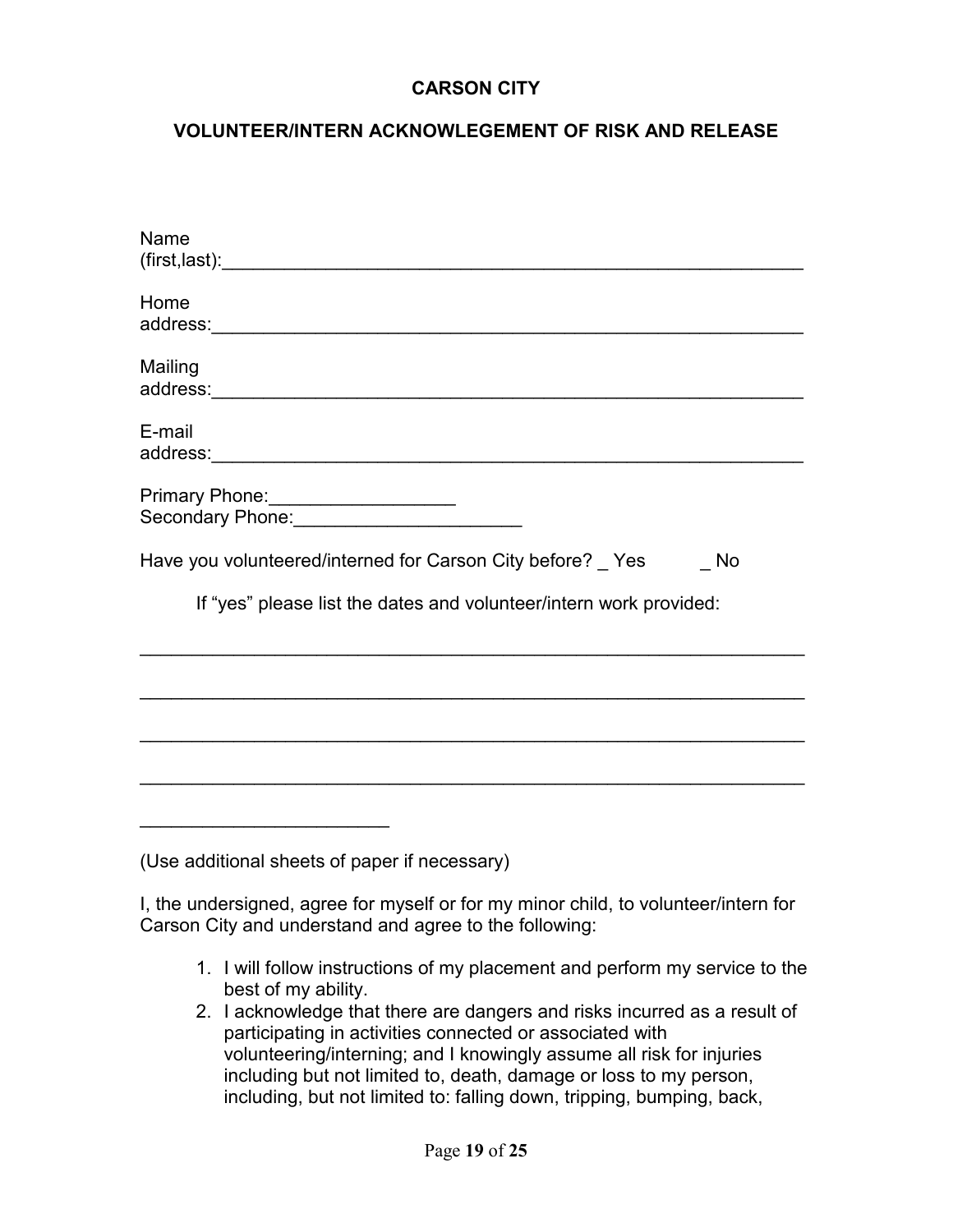bone, joint, head, neck, muscle or spinal injuries, cuts, scrapes, choking, allergies, heat stroke, heat exhaustion, sunburn or other injuries; and/or any damage or loss sustained to my property.

- 3. In the event of any emergency, I authorize Carson City officials to secure from any licensed hospital, physician and/or medical personnel any treatment deemed necessary for my immediate care, including ambulance transport.
- 4. I waive and relinquish all claims I may have as a result of my participation as a volunteer/intern against Carson City and its officer, agents, employees, and other volunteers/interns.
- 5. I act only as a volunteer/intern and do not function as an employee, agent or representative of Carson City.
- 6. I give permission for media coverage of myself and/or minor child to be disseminated for public relations purposes. **(Cross out if you do not give permission.)**
- 7. I agree not to represent the City or its hired contractors, or use this project to express my professional or personal opinion in any manner other than specifically directed by the project manager or volunteer/intern coordinator. Any inquiries shall be immediately forwarded to the project manager or designated volunteer/intern coordinator.

I acknowledge and understand this "Volunteer/Intern Acknowledgement of Risk and Release" This document shall not be modified orally and shall be construed as if jointly drafted.

 $\overline{\phantom{a}...}$  ,  $\overline{\phantom{a}...}$  ,  $\overline{\phantom{a}...}$  ,  $\overline{\phantom{a}...}$  ,  $\overline{\phantom{a}...}$  ,  $\overline{\phantom{a}...}$  ,  $\overline{\phantom{a}...}$  ,  $\overline{\phantom{a}...}$  ,  $\overline{\phantom{a}...}$  ,  $\overline{\phantom{a}...}$  ,  $\overline{\phantom{a}...}$  ,  $\overline{\phantom{a}...}$  ,  $\overline{\phantom{a}...}$  ,  $\overline{\phantom{a}...}$ Name (printed) (Signature of parent or guardian if volunteer/intern is a minor)

 $\overline{\phantom{a}}$  , and the contribution of the contribution of the contribution of the contribution of the contribution of the contribution of the contribution of the contribution of the contribution of the contribution of the Volunteer/Intern Signature **Date** Date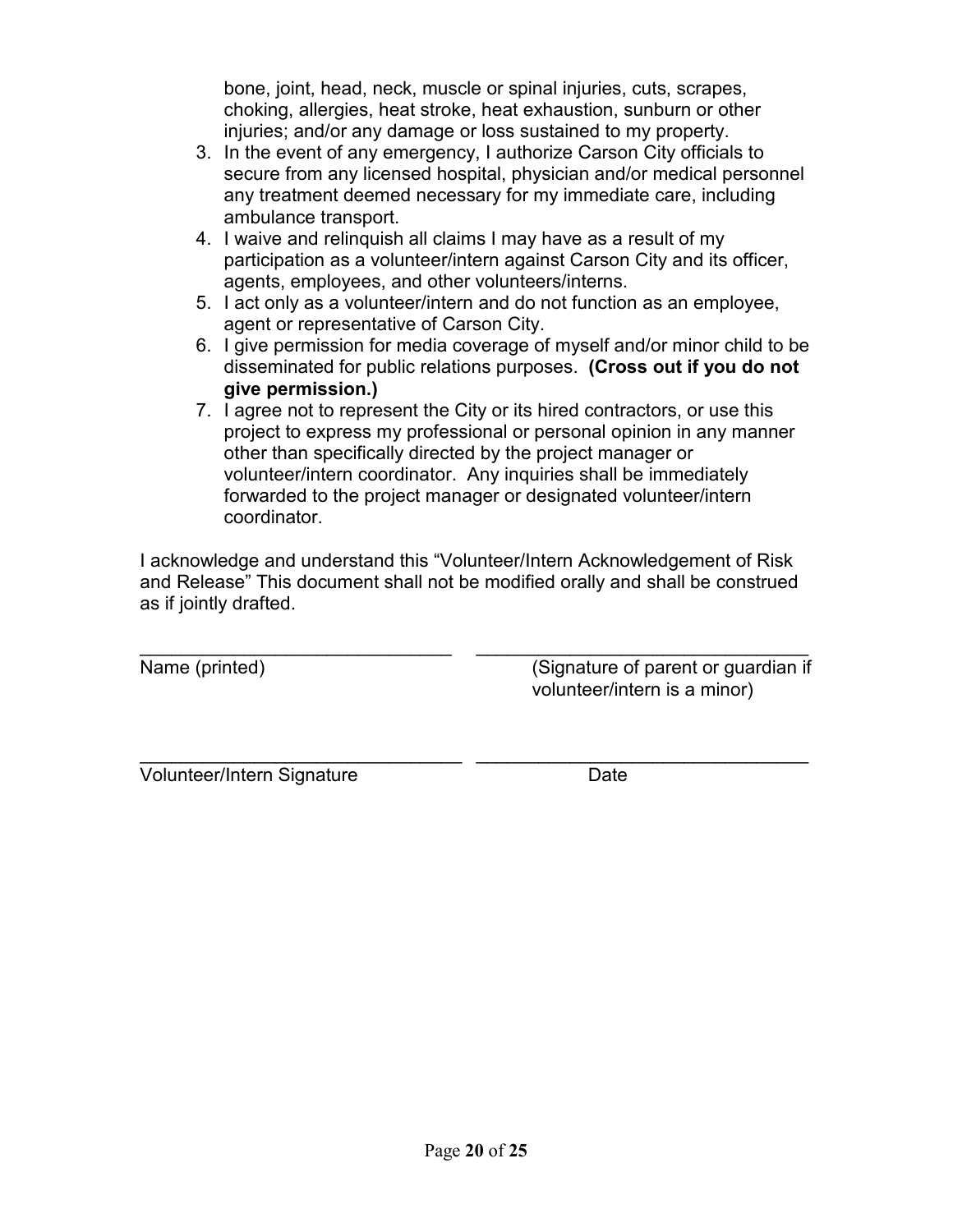#### **VOLUNTEER/INTERN CODE OF CONDUCT AND ETHICS**

#### **Preamble**

Public service requires a dedication to providing quality customer service, and also demands that public servants maintain a high level of ethical conduct. The conduct of public employees and volunteers/interns is a key factor in maintaining the respect and confidence of the people who live in, work in, and visit Carson City. As part of this, public servants and volunteers/interns must always engage in conduct that upholds the public trust. This trust must be upheld at all times. Employees and volunteers/interns must not realize personal financial gain through City office, employment or volunteer/intern placement, and employees and volunteers/interns must avoid any impression of favoritism, discrimination or perception of a conflict of interest. Public service is a unique field which requires that employees and volunteers/interns adhere to a standard of fairness, respect and integrity that is beyond question.

A Code of Business Conduct and Ethics helps ensure compliance with legal requirements and our standards of business conduct. It outlines the expected behavior of public employees and volunteers/interns in conducting governmental business. All volunteers/interns are expected to read and understand this document and uphold these standards in day-to-day activities. Employees and volunteers/interns are expected to comply with all applicable policies, procedures and laws. Carson City is committed to conducting its business in a fair, open, efficient and accountable manner.

#### **Responsibility**

- $\checkmark$  I will apply my knowledge and expertise to my assigned activities and to the interpersonal relationships that are part of my volunteer/intern placement in a consistent, confident, competent and productive manner.
- $\checkmark$  I will take responsibility for my actions, even when it is uncomfortable to do so.
- $\checkmark$  I understand the difference between open and confidential information and the organizational policies and procedures that apply to both.
- $\checkmark$  I will not use my volunteer/intern placement or the resources of the City for personal or political gain.
- $\checkmark$  I will be a prudent steward of public resources and will consider the impact of my decisions against the financial needs of the City.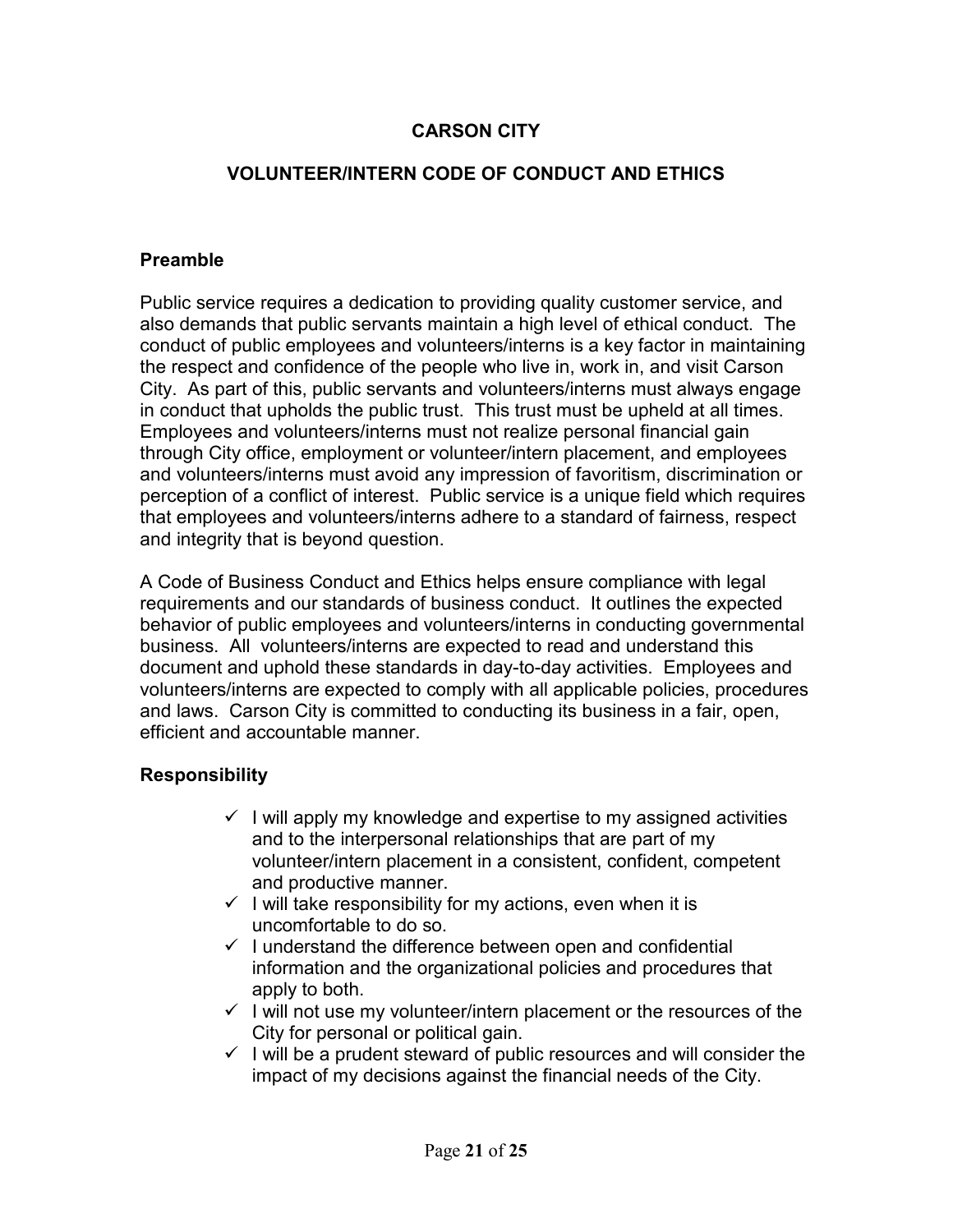- $\checkmark$  I will not accept or receive any consideration or compensation for an act that I perform as a volunteer/intern.
- $\checkmark$  I will devote my full attention to my volunteer/intern placement while performing my volunteer/intern duties.
- $\checkmark$  I will not participate in wearing any political buttons, hats, shirts, etc. while performing my volunteer/intern duties.
- $\checkmark$  I will not use City equipment to conduct personal or political activity.
- $\checkmark$  I will not discriminate against, harass, or bully a City employee, volunteer, intern or member of the public while performing my volunteer/intern duties.

## **Fairness**

- $\checkmark$  I will promote fairness, equity and non-discrimination in my decisions.
- $\checkmark$  I will make decisions based on the merits of an issue, including research and facts.
- $\checkmark$  I will champion inclusive public engagement in the decision-making process.
- $\checkmark$  I will not use my volunteer/intern position to secure or grant unwarranted privileges, preferences, exemptions or advantages for myself or any member of my household, friends, relatives or any business entity with which I am a member or may receive compensation.
- $\checkmark$  If I become privy to information, through my volunteer/intern placement, which by law or practice is not at the time available to people generally, I will not use the information to further the economic interests of myself, my family, my friends or any business entity.
- $\checkmark$  I will not use the City's facilities, equipment, money, or materials for my own gain or advantage.

## **Respect**

- $\checkmark$  I will treat City officials, staff, Board members, contractors, volunteers, interns and the public with patience, courtesy, civility, dignity, and respect, even when there is disagreement on matters.
- $\checkmark$  I will provide friendly, receptive, prompt and courteous service to everyone.

## **Honesty**

- $\checkmark$  I am honest and will be honest with all officials, staff, Board members, contractors, volunteers, interns and the public and act with integrity.
- $\checkmark$  I will make appropriate decisions in the public's best interest.
- $\checkmark$  I will strive to be honest and uphold the public trust in the conduct of my work.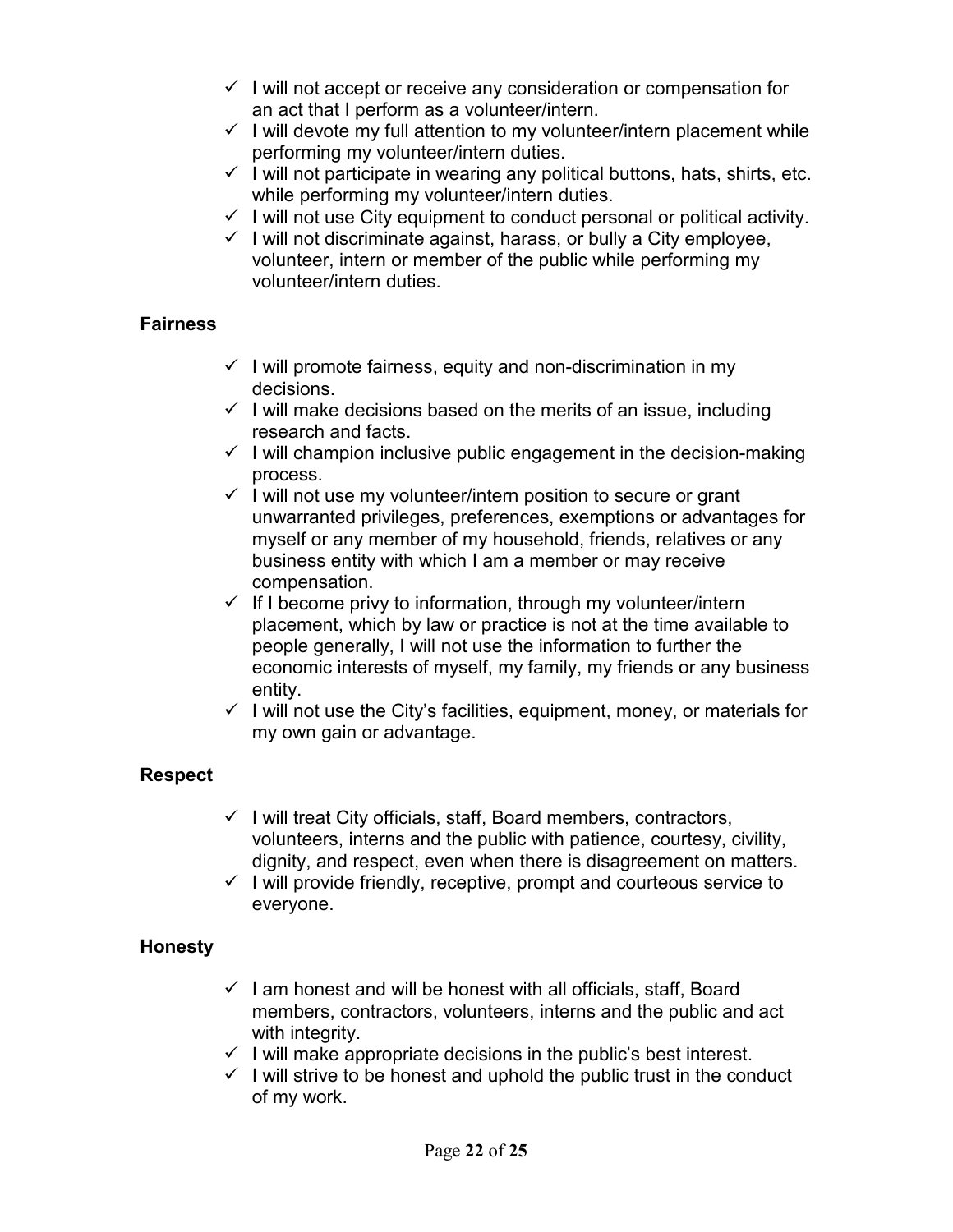I understand that questions regarding the interpretation of this document must be brought to the volunteer/intern supervisor/ coordinator or project manager for interpretation.

**As a volunteer/intern for the City, I understand that if I am currently employed with the City, or if I become employed with the City, that I must notify Human Resources immediately. If it is determined that my volunteer/intern placement is similar to tasks I am employed to do, then I agree not to accept the volunteer/intern placement. Furthermore, I understand that no rights are bestowed upon me by being a volunteer/intern and that my services as such may be ended by the City at any time for any or no reason.** 

I have read, understand and will abide by the foregoing "Volunteer/Intern Code of Conduct and Ethics."

 $\frac{1}{2}$  ,  $\frac{1}{2}$  ,  $\frac{1}{2}$  ,  $\frac{1}{2}$  ,  $\frac{1}{2}$  ,  $\frac{1}{2}$  ,  $\frac{1}{2}$  ,  $\frac{1}{2}$  ,  $\frac{1}{2}$  ,  $\frac{1}{2}$  ,  $\frac{1}{2}$  ,  $\frac{1}{2}$  ,  $\frac{1}{2}$  ,  $\frac{1}{2}$  ,  $\frac{1}{2}$  ,  $\frac{1}{2}$  ,  $\frac{1}{2}$  ,  $\frac{1}{2}$  ,  $\frac{1$ Print Name of Volunteer/Intern Date

 $\_$  , and the set of the set of the set of the set of the set of the set of the set of the set of the set of the set of the set of the set of the set of the set of the set of the set of the set of the set of the set of th Signature of Volunteer/Intern Signature of parent or guardian if Volunteer/Intern is a minor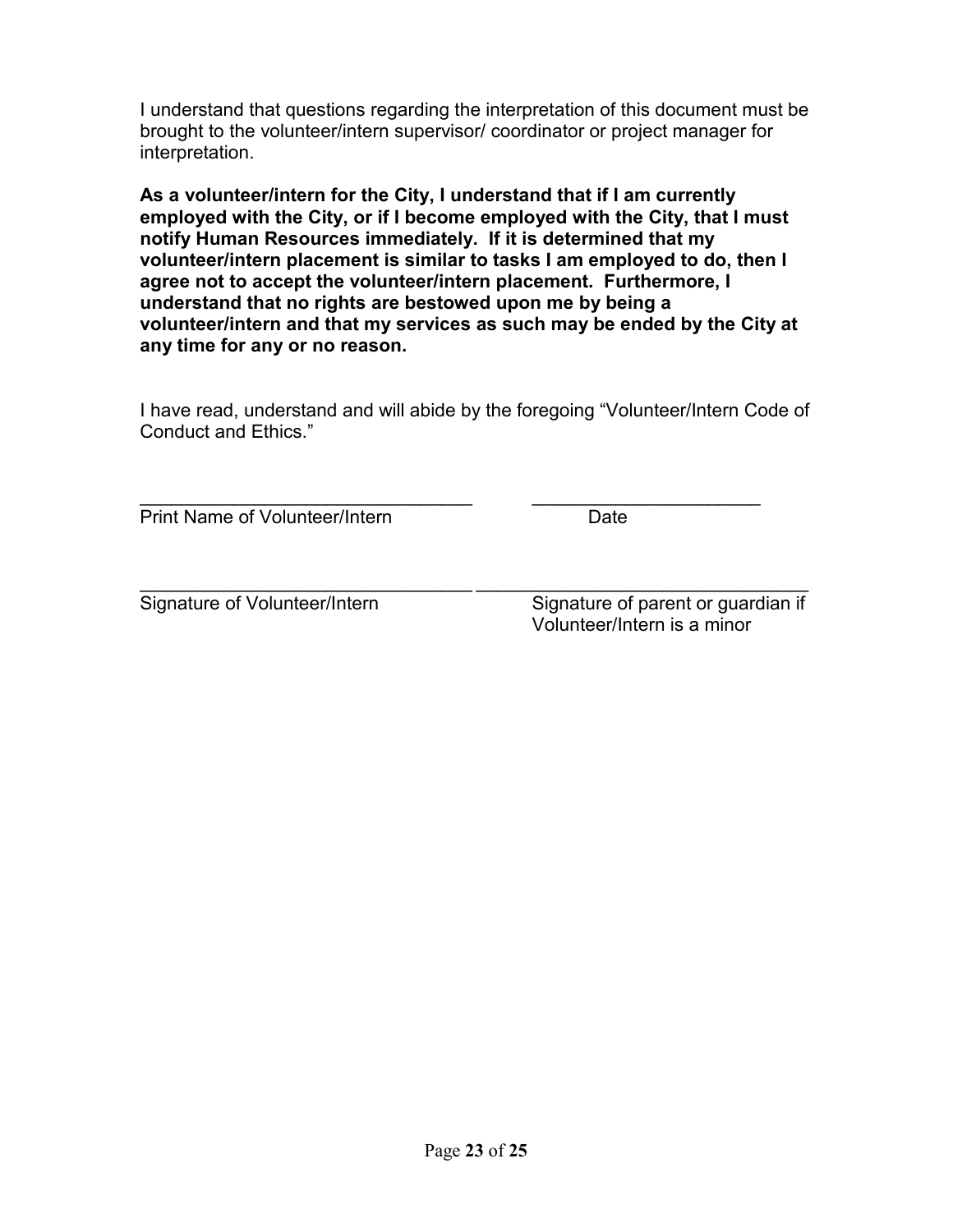#### **VOLUNTEER/INTERN CONFIDENTIALITY AGREEMENT**

I understand the City's files, records, and other information may be confidential and solely for the use of City employees. In consideration for the opportunity to volunteer/intern for Carson City, I will not release or disclose the contents of any files, records, or other information unless I receive permission to do so from the volunteer/intern supervisor/coordinator or project manager.

\_\_\_\_\_\_\_\_\_\_\_\_\_\_\_\_\_\_\_\_\_\_\_\_\_\_\_\_\_\_\_\_\_\_\_\_\_\_\_\_\_\_\_\_\_\_\_\_\_\_\_\_\_\_\_\_\_\_\_\_\_\_\_\_

Name (printed) Signature

 $\frac{1}{2}$  ,  $\frac{1}{2}$  ,  $\frac{1}{2}$  ,  $\frac{1}{2}$  ,  $\frac{1}{2}$  ,  $\frac{1}{2}$  ,  $\frac{1}{2}$  ,  $\frac{1}{2}$  ,  $\frac{1}{2}$  ,  $\frac{1}{2}$  ,  $\frac{1}{2}$  ,  $\frac{1}{2}$  ,  $\frac{1}{2}$  ,  $\frac{1}{2}$  ,  $\frac{1}{2}$  ,  $\frac{1}{2}$  ,  $\frac{1}{2}$  ,  $\frac{1}{2}$  ,  $\frac{1$ 

Date